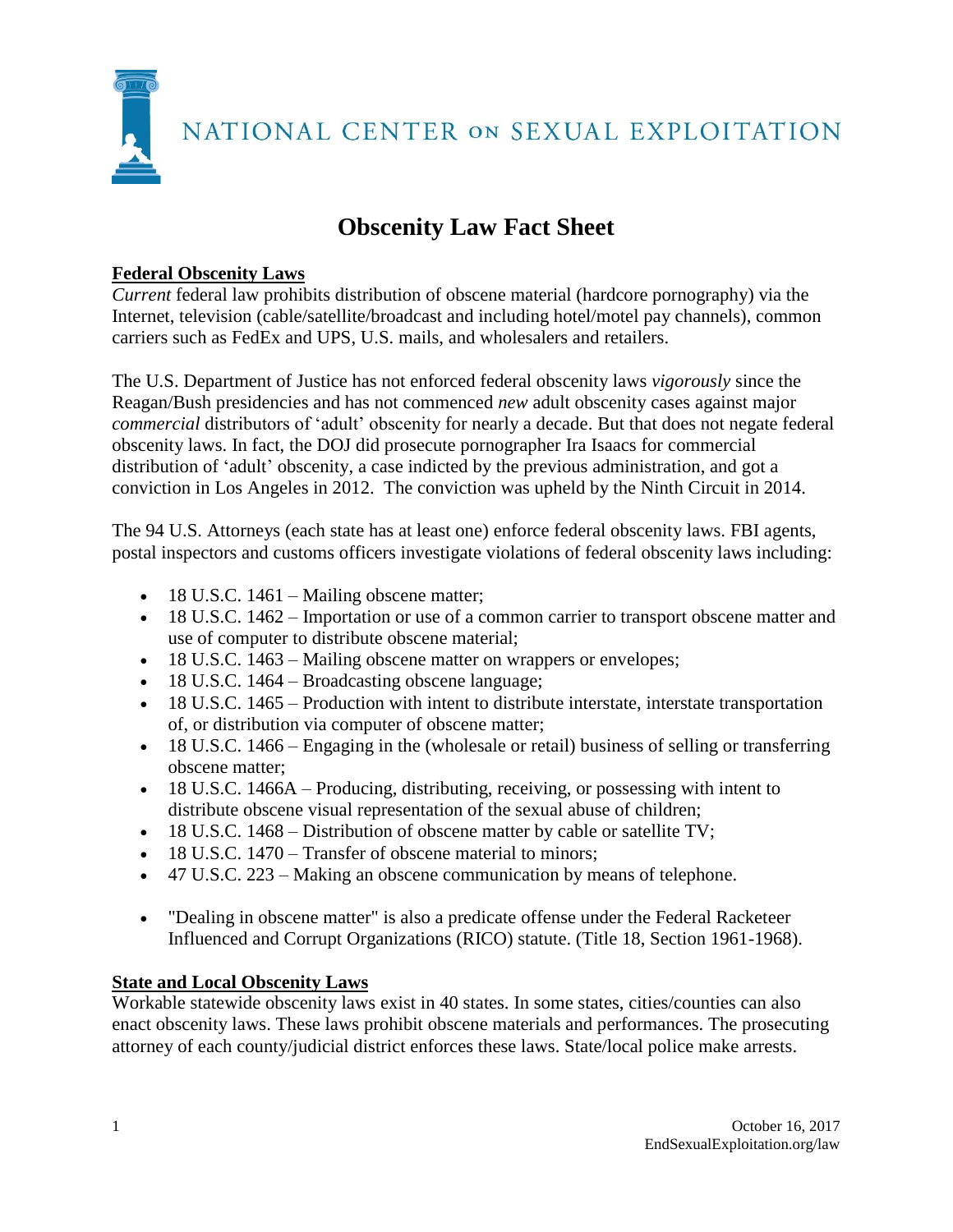Alaska, Maine, New Mexico, Vermont and West Virginia do not have a statewide obscenity law, and Montana and South Dakota have defective state laws. New obscenity laws are needed in these states. Maine, New Mexico and South Dakota, however, allow local control of obscenity. In Oregon, Colorado and Hawaii the State Supreme Court invalidated [Oregon] or greatly weakened obscenity laws. Amendments to state constitution are needed in these states.

#### **Governmental Justifications for Obscenity Laws**

In *Paris Adult Theatre I v. Slaton,* 413 U.S. 49 (1973), the Supreme Court identified several governmental interests that justify a prohibition on obscenity:

- "In an unbroken series of cases extending over a long stretch of this Court's history, it has been accepted as a postulate that 'the primary requirements of decency may be enforced against obscene publications.' [*Near v. Minnesota,* [283 U. S. 697](https://supreme.justia.com/us/283/697/case.html) (1931)]" (57).
- In particular, we hold that there are legitimate state interests at stake in stemming the tide of commercialized obscenity, *even if it is feasible to enforce effective safeguards against exposure to juveniles and to passersby*. . . These include the interest of the public in the quality of life and total community environment, the tone of commerce…and, possibly, the public safety itself (57-58). [*Italics* added. **Because of Supreme Court decisions, there are no laws requiring Internet pornographers to shield children from their wares.]**
- The sum of experience . . . affords an ample basis for legislatures to conclude that a sensitive, key relationship of human existence, central to family life, community welfare, and the development of human personality, can be debased and distorted by crass commercial exploitation of sex (64).

## **Obscenity Is Not Constitutionally Protected Speech**

In *Chaplinksy v. New Hampshire*, 315 U.S. 568 (1942), the Court clarified that obscenity laws do not raise constitutional problems: "There are certain well-defined and narrowly limited classes of speech, the prevention and punishment of which have never been thought to raise any Constitutional problem. These include the lewd and obscene . . . [S]uch utterances are no essential part of any exposition of ideas, and . . . any benefit that may be derived from them is clearly outweighed by the social interest in order and morality" (571-72).

In *Roth v. United States*, 354 U.S. 476 (1957), the Court noted that while obscenity law was not as fully developed as libel law when the First Amendment was adopted, "there is sufficiently contemporaneous evidence to show that obscenity, too, was outside the protection intended for speech . . ." (483). The Court went on to hold that obscenity is "not within the area of constitutionally protected speech or press" (485).

In *Miller v. California*, 413 U.S. 15 (1973), the Court stated: "This much has been categorically settled by the Court, that obscene material is unprotected by the First Amendment" (23) . . . "The dissenting Justices sound the alarm of repression. But . . . to equate the free and robust exchange of ideas and political debate with commercial exploitation of obscene material demeans the grand conception of the First Amendment and its high purposes in the historic struggle for freedom. It is a 'misuse of the great guarantees of free speech and free press'" (34-35).